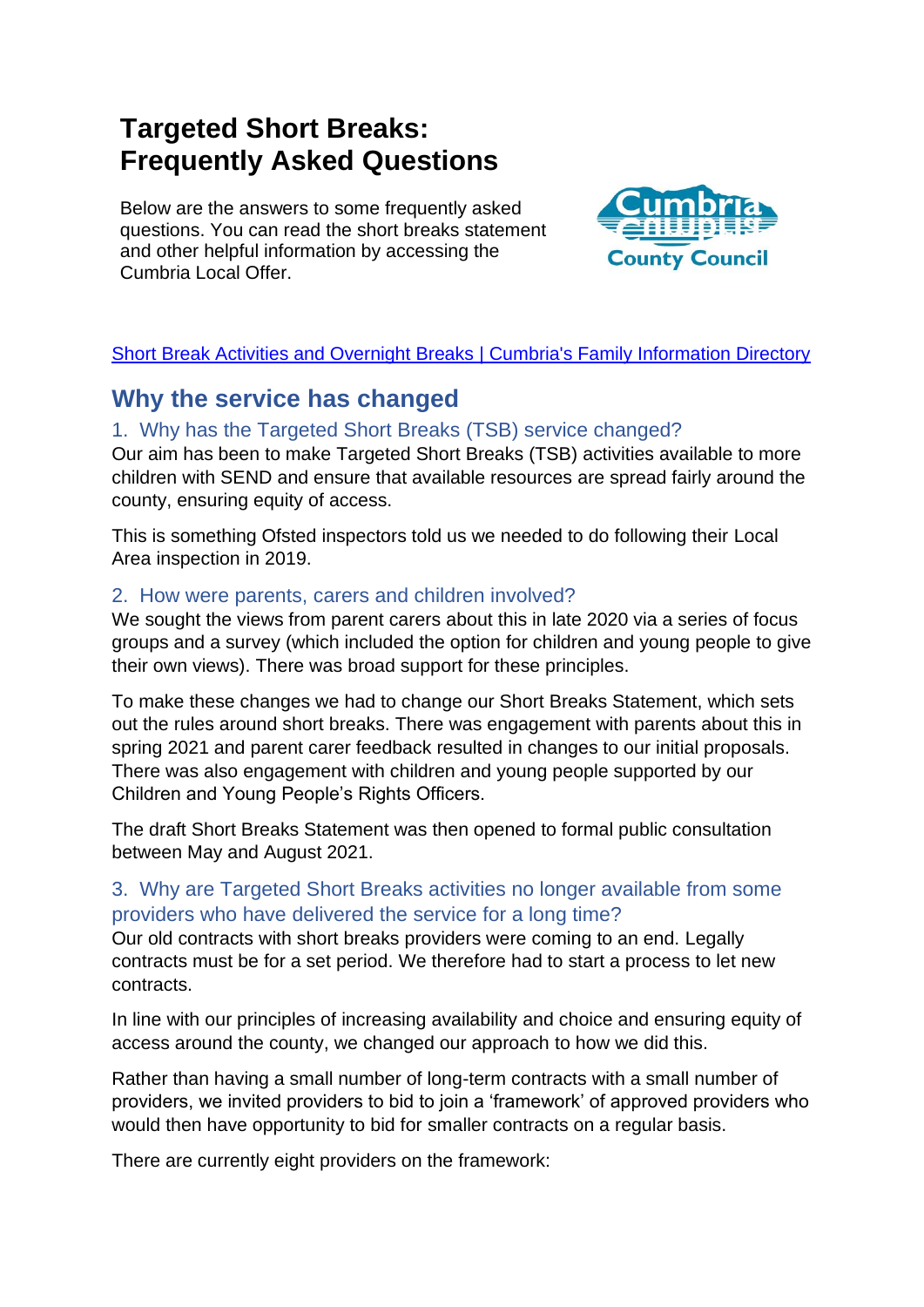- Autus Cumbria Limited
- Barnardo Services Limited
- Bendrigg Trust
- Carlisle Mencap Limited
- Endorphins Group Limited
- The Oaklea Trust
- Sport Works Limited
- West Cumbria Care & Support (West House)

This gives the council more flexibility to contract services that meet the needs of children at that particular time (and that is why children must be re-registered each year, so we can understand what the needs are).

At the moment, there are only two providers delivering TSB activities as part of the new TSB offer, but we fully expect the number of providers and the range and location of activities to increase over time. Right now, we are in a transition phase and we know that is difficult.

#### 4. How did the council choose the two providers currently available via the booking system?

We commission services through a competitive process where provider organisations bid to win contracts to deliver a service which we have defined, and which reflects the needs that parent carers have told us their children have.

Bids are judged on the basis of quality and cost. Quality accounts for 60% of the available marks, cost the remaining 40%.

All bids must meet a minimum threshold for quality before cost is also considered.

This process is common across the country and helps us make sure we get best value from the funding we have available.

As part of the 'quality' section of their bid, providers are required to provide comprehensive answers to questions on following areas - safeguarding, coproduction, service design, mobilisation and finance.

There were also three specific questions which were co-produced with parents, carers and young people, where providers have to demonstrate their understanding of the needs of the family.

When we coproduced these questions with families, they also told us what they expected to be included in the answer and we use this to score providers' responses.

### **Direct Payments**

5. What is the relationship between Targeted Short Breaks and Personal Social Care Budgets (Direct Payments)?

TSB activities are available to **all** children who: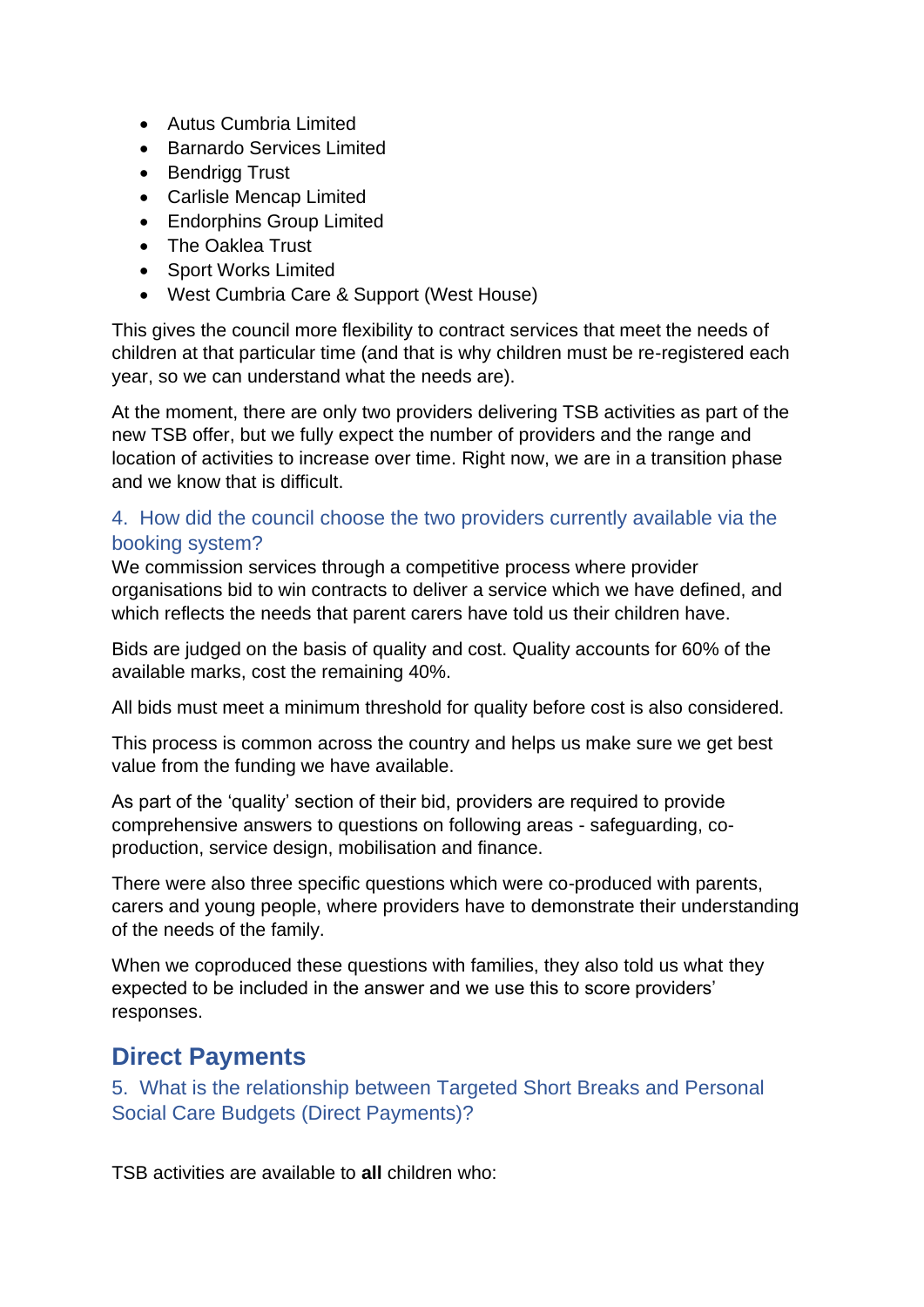- Are ordinarily resident in Cumbria, and
- Have a defined disability, and
- Have an EHCP (Education, Health and Care Plan), and
- Are within the academic year groups Year 1 to Year 13 (at the time of registering for TSB)

All children who have been registered for TSB activities are able to access up to 76 hours provision in a year.

For children who also receive a Personal Social Care Budget (PSCB) following a Child and Family Assessment undertaken by a qualified Social Worker, if the TSB activities are used, then the PSCB will be reduced to reflect that level of use.

Their use of Targeted Short Breaks activities would be recorded on their Support Plan, along with the relevant reduction in PSCB. One hour of TSB activity is generally equated to one hour's worth of the child's PSCB.

If TSB activities are not used, then there is no effect on their PSCB.

#### **IMPORTANT NOTE: Transition to new arrangements**

With the implementation of the new TSB framework there will be a transition period from the old to the new system. During that time **all** eligible children will be able to access TSB activities, and for those who also receive a PSCB there will be **no impact** on the PSCB.

This will allow all families to try out the TSB activities offer as it develops, and the range of activities grows.

Our aim is to transition fully to the new arrangements by the start of the 2022/23 school year in September.

During this transition period, we will have individual conversations with families whose children receive PSCBs about their future use of TSB activities and how this could affect their PSCB.

If families wish to continue to use TSB activities, then their child's PSCB will be adjusted to reflect the level of intended use. This will give families clarity about the value of the PSCB going forward and allow them to plan for how it should be spent.

There will be no retrospective adjustment of a child's PSCB.

If this situation applies to your child, in due course you will be contacted your child's Social Worker or, if you do not have a Social Worker, your area Child and Family Worker, to discuss these arrangements.

Contact details are [available on the Local Offer.](https://search3.openobjects.com/mediamanager/cumbria/fsd/files/inclusion_-_social_care_structure_120122.pdf)

This approach ensures that there is a fair system for all children across Cumbria.

6. What is the difference between Short Breaks and Overnight Short Breaks? Targeted Short Breaks are the activities available to all children who meet the eligibility criteria.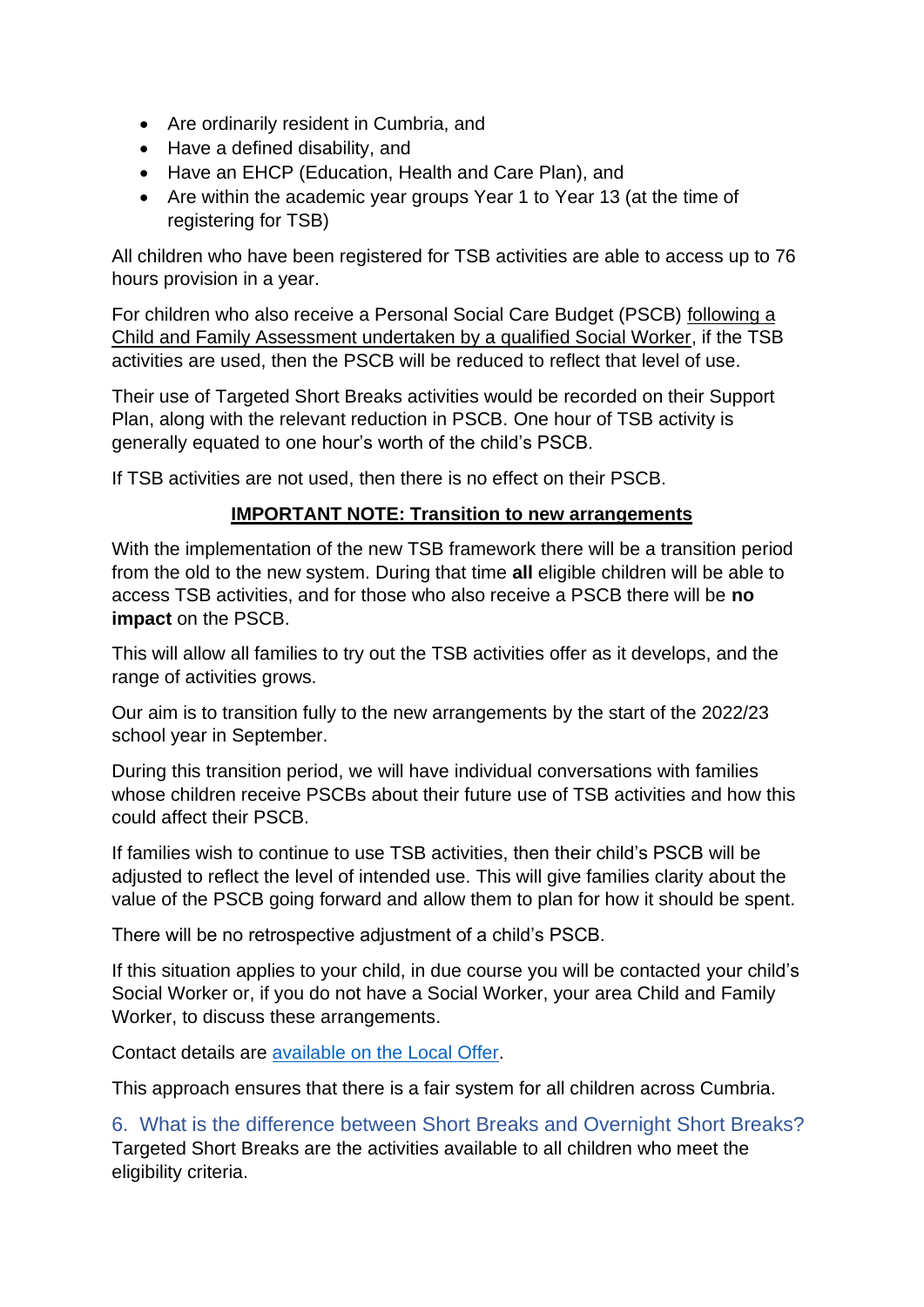Overnight Short Breaks are only available children who have had a Child and Family Assessment undertaken by a qualified social worker which has identified a need for overnight support services.

7. Are we able to use PSCB, or our own funds, to pay for sessions from providers that are not available through the commissioned Targeted Short Break offer?

You can use you own money to pay for any service you like for your child.

You can use Personal Social Care Budget (PSCB) to pay for support services identified in a support plan that you have developed and agreed with the local authority.

### **New providers**

#### 8. How can I find out more about the providers, their staff and how they operate?

Currently there are two providers offering Targeted Short Breaks activities (out of the eight providers on the framework):

- The Oaklea Trust
- The Endorphins Group

There is information about them available via their websites.

<https://oakleatrust.co.uk/>

#### <https://endorphins.uk/>

We are developing the booking system so that it provides more information, and we will also be adding more information about providers to the short breaks section of the Local Offer

During development of the new service, we were not able to confirm who the new providers were until legal contracts had been signed. Going forward will try to ensure more notice is provided about new providers of TSB activities.

#### 9. How will my child be supported to transition to a new Targeted Short Breaks provider?

We know this is a significant concern for many parent carers, particularly where a child has been attending the same service for a long time.

Once you have booked onto an activity, and *at least* 48 hours before the activity starting, the provider will contact you and complete a 'get to know you' form with you to help them understand and record your child's needs and preferences.

This is where you can ask questions and the provider will get lots of details about you and your child (or children) who will be going to the activity. The aim here is to start to build a strong relationship.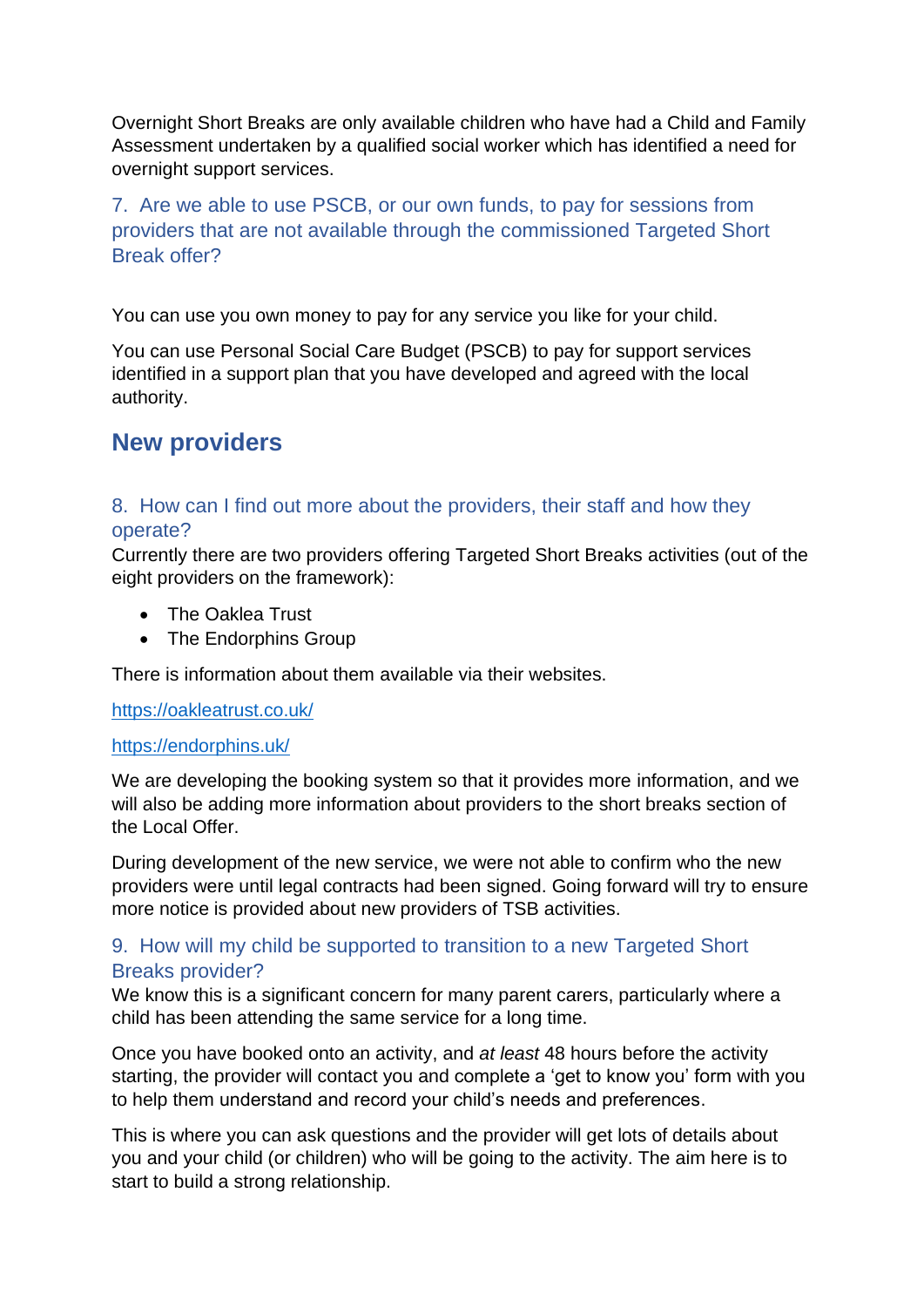The details collected by the provider enables them to complete an individual risk assessment for your child.

There will also be the opportunity for follow up calls as well; our providers understand you may have lots of questions and they would encourage you to talk to them directly.

#### 10. Why are there only two providers available to select from, will there be more in future, and will the geographical spread improve?

Through the course of the year, we will invite the eight providers on the framework to bid to deliver activities in each of the county's six districts.

From the first round of bidding, two providers were successful and TSB activities are available to book from them now.

The bidding to deliver activities in February half-term has closed and successful providers will be added to the system soon.

There are currently opportunities open to providers to bid to deliver activities in the Easter holidays and other opportunities for activities to be delivered later in the year will continue to be advertised to all providers on our framework.

We will be engaging with the Parental Advisory Groups through this process to get their input on what services we should be asking providers to deliver.

Recognising that some children will be significantly impacted by these changes, we are currently reviewing whether it would be possible to offer interim TSB activities provision in areas of the county not currently covered by the new providers. We will keep families updated.

#### 11. How are services from West House affected and what do I do now if my child is currently using those services?

West House are part of the new Targeted Short Breaks framework but are not yet delivering activities.

Because West House are on our new provider framework, they will have the choice to bid for future contracts. If they are successful in future bids, then the service they deliver would be a new service, not a continuation of services previously provided.

Separate to their contract with the council, West House may be able to continue to provide a service to children who had been accessing TSB activities from them for a further short period, this should be discussed with them direct.

#### 12. Why has one of the new providers been advertising for staff to provide the service, so close to the service starting?

Endorphins Group are a new provider for Cumbria but well established elsewhere in the country.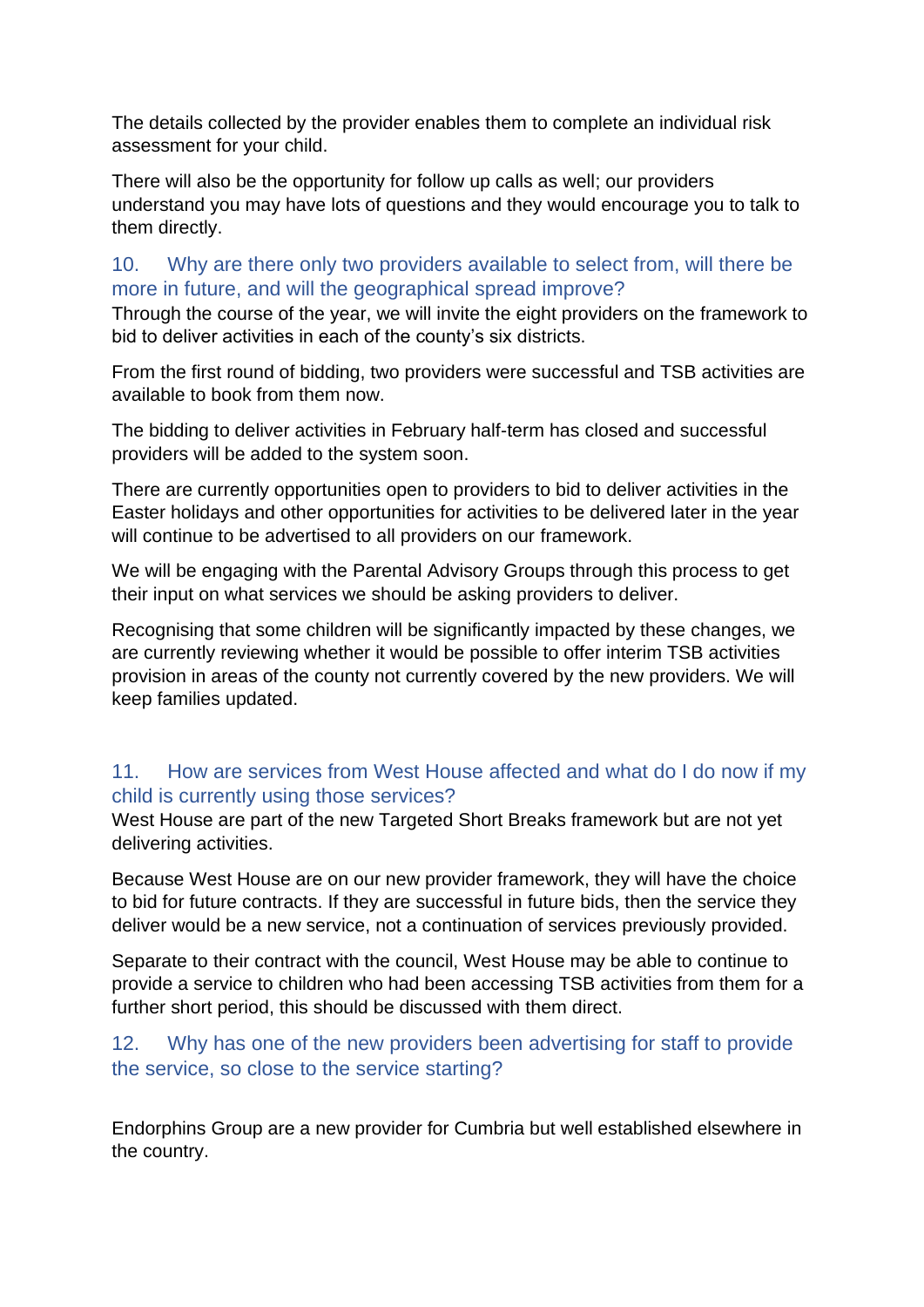In their bid they had to show that they could ensure sufficient numbers of competent staff to deliver the service at all times.

Endorphins Group have been recruiting locally since they were awarded the contract at the start of January. The activity leaders are qualified to Level 3 in a relevant qualification (for example health and social care or childcare and education). All staff complete an enhanced DBS check and complete an induction and training programme before the activities begin. The activities are delivered using a 1:3 staff ratio.

A member of the Endorphins Group senior team attends every session for the first four weeks of each activity to make sure delivery teams are adhering to strict delivery standards. In addition, their Operations and HR Manager undertakes quality assurance visits to all Short Breaks sessions at least every 4 weeks in the first six months of new contracts and 6 weeks thereafter.

In Allerdale there has been more difficulty recruiting staff and recruitment advertising has been continuing. As a result, the start of the new service in Allerdale has been postponed pending completion of staff recruitment.

#### 13. Are the venues that the new providers are using risk assessed for this group of children?

Providers are required to deliver activities from accessible venues throughout Cumbria. The venues are usually local community centres or schools.

Providers will discuss with families whether the needs of their child can safely be met in the premises being used.

If due a child's particular needs there is no service available, please contact [shortbreaks@cumbria.gov.uk](mailto:shortbreaks@cumbria.gov.uk) and we will discuss your situation.

### **Hours**

#### 14. Why does every child have 76 hours provision and what period do we have to use this within?

The 76 hours equates to two hours per week during term-time (or an average of 6 hours per week during school holidays) for one year.

Every child who is eligible receives the same to ensure equity (children who register in April, see FAQ 11, will be allocated 38 hours up to October).

## **Registration**

#### 15. I did not register my child for the new Targeted Short Breaks service. Is my child now unable to access the service?

There was extensive communication about registering for the new service in autumn 2021.